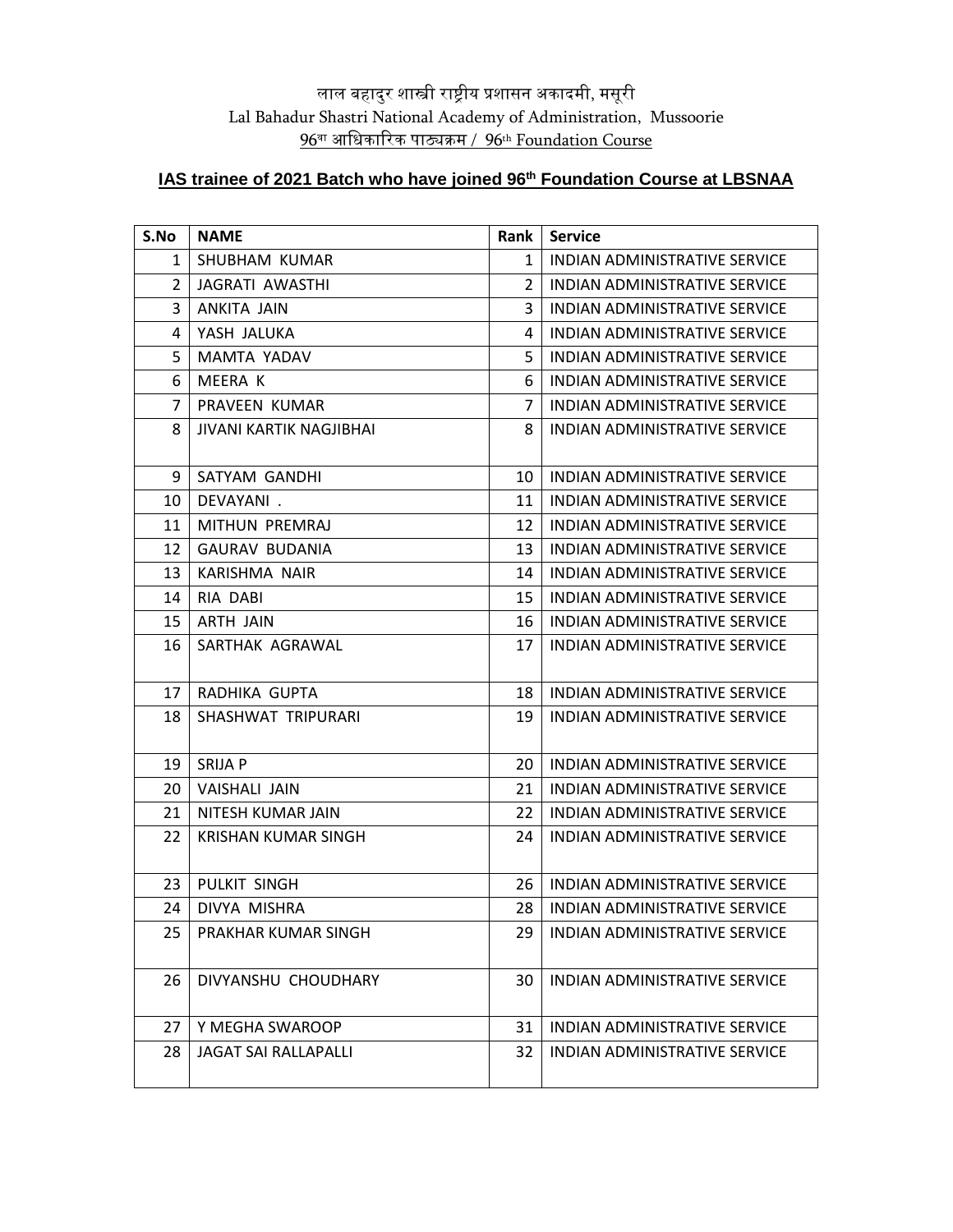| 29 | NARAYANA SARMA V S            | 33 | INDIAN ADMINISTRATIVE SERVICE        |
|----|-------------------------------|----|--------------------------------------|
| 30 | SIMRANDEEP SINGH              | 34 | INDIAN ADMINISTRATIVE SERVICE        |
| 31 | APARNA RAMESH                 | 35 | INDIAN ADMINISTRATIVE SERVICE        |
| 32 | <b>MRUNALEE AVINASH JOSHI</b> | 36 | INDIAN ADMINISTRATIVE SERVICE        |
| 33 | VINAYAK KARBHARI NARWADE      | 37 | INDIAN ADMINISTRATIVE SERVICE        |
| 34 | VARUNA AGRAWAL                | 38 | INDIAN ADMINISTRATIVE SERVICE        |
| 35 | SRIJAN VARMA                  | 39 | INDIAN ADMINISTRATIVE SERVICE        |
| 36 | ANANT DWIVEDI                 | 40 | INDIAN ADMINISTRATIVE SERVICE        |
| 37 | POOJA GUPTA                   | 42 | INDIAN ADMINISTRATIVE SERVICE        |
| 38 | KANISHKA.                     | 43 | <b>INDIAN ADMINISTRATIVE SERVICE</b> |
| 39 | DIVYANSHU NIGAM               | 44 | INDIAN ADMINISTRATIVE SERVICE        |
| 40 | ANIL BASAK                    | 45 | INDIAN ADMINISTRATIVE SERVICE        |
| 41 | <b>JUBIN MOHAPATRA</b>        | 46 | INDIAN ADMINISTRATIVE SERVICE        |
| 42 | <b>VINAYAK CHAMADIA</b>       | 47 | INDIAN ADMINISTRATIVE SERVICE        |
| 43 | ABHISHEK SHUKLA               | 50 | INDIAN ADMINISTRATIVE SERVICE        |
| 44 | NISHA.                        | 51 | INDIAN ADMINISTRATIVE SERVICE        |
| 45 | ASHISH KUMAR MISHRA           | 52 | INDIAN ADMINISTRATIVE SERVICE        |
| 46 | AHINSA JAIN                   | 53 | INDIAN ADMINISTRATIVE SERVICE        |
| 47 | <b>VIDHU SHEKHAR</b>          | 54 | INDIAN ADMINISTRATIVE SERVICE        |
| 48 | UTKARSH KUMAR                 | 55 | INDIAN ADMINISTRATIVE SERVICE        |
| 49 | JAYANT NAHATA                 | 56 | INDIAN ADMINISTRATIVE SERVICE        |
| 50 | <b>FAIZAN AHMED</b>           | 58 | <b>INDIAN ADMINISTRATIVE SERVICE</b> |
| 51 | JAYANT SINGH RATHORE          | 59 | INDIAN ADMINISTRATIVE SERVICE        |
| 52 | PARIKSHIT THOUDAM             | 60 | INDIAN ADMINISTRATIVE SERVICE        |
| 53 | SHAILJA PANDEY                | 61 | INDIAN ADMINISTRATIVE SERVICE        |
| 54 | APARNA M B                    | 62 | INDIAN ADMINISTRATIVE SERVICE        |
| 55 | DHEENAH DASTAGEER             | 63 | INDIAN ADMINISTRATIVE SERVICE        |
| 56 | SHIVAKSHI DIXIT               | 64 | <b>INDIAN ADMINISTRATIVE SERVICE</b> |
| 57 | PRANAV VIJAYVERGIYA           | 65 | INDIAN ADMINISTRATIVE SERVICE        |
| 58 | ANISHA SHRIVASTAV             | 66 | INDIAN ADMINISTRATIVE SERVICE        |
| 59 | VASU JAIN                     | 67 | INDIAN ADMINISTRATIVE SERVICE        |
| 60 | APURVA TRIPATHI               | 68 | INDIAN ADMINISTRATIVE SERVICE        |
| 61 | AKSHITA GUPTA                 | 69 | INDIAN ADMINISTRATIVE SERVICE        |
| 62 | SALONI VERMA                  | 70 | INDIAN ADMINISTRATIVE SERVICE        |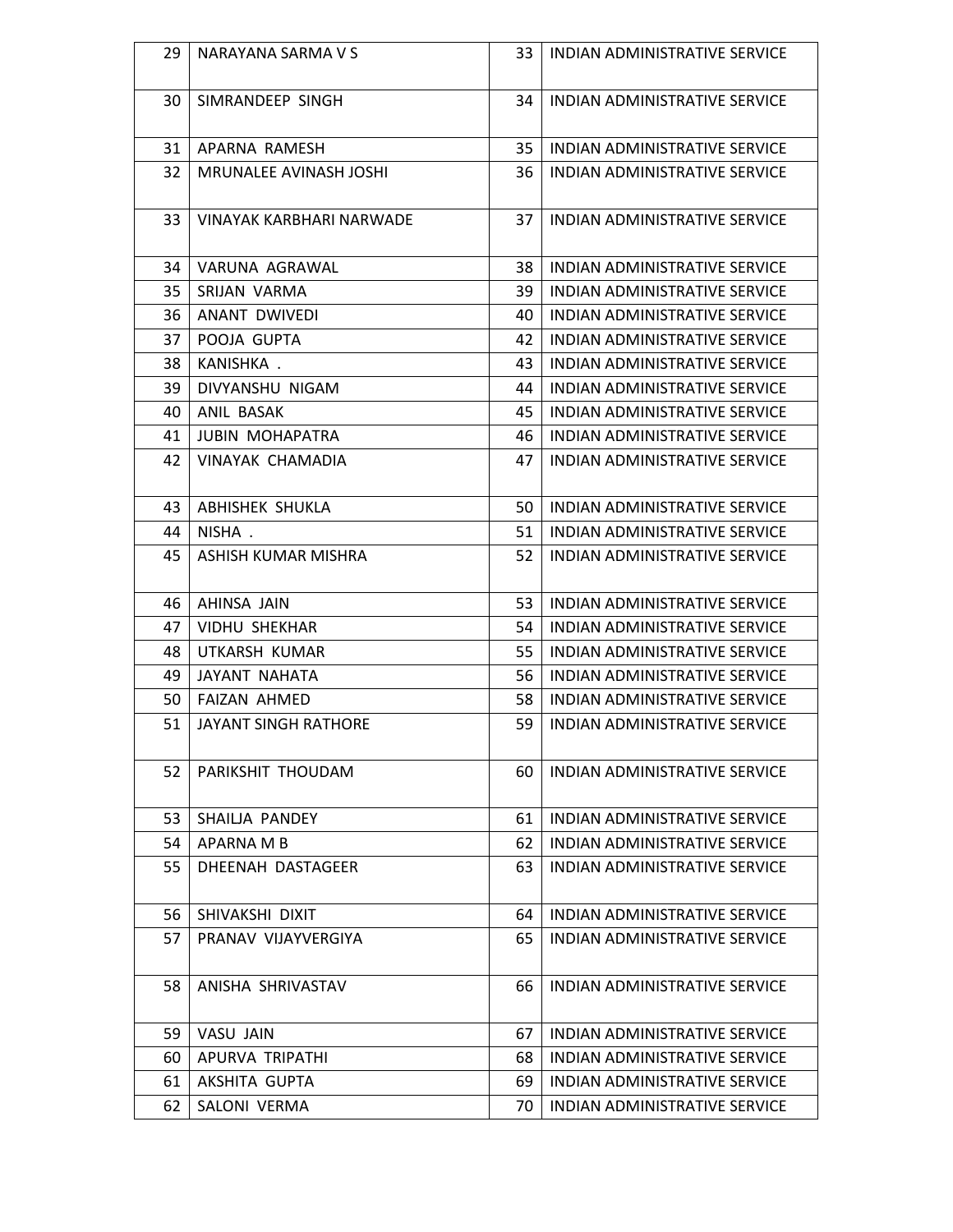| 63 | LAXMAN TIWARI                  | 71  | INDIAN ADMINISTRATIVE SERVICE        |
|----|--------------------------------|-----|--------------------------------------|
| 64 | DHRUV KHADIA                   | 72  | INDIAN ADMINISTRATIVE SERVICE        |
| 65 | KALPESH KUMAR SHARMA           | 73  | INDIAN ADMINISTRATIVE SERVICE        |
| 66 | RAHUL DEV BOORA                | 76  | INDIAN ADMINISTRATIVE SERVICE        |
| 67 | SRISHTI SINGH                  | 78  | INDIAN ADMINISTRATIVE SERVICE        |
| 68 | SUBHANKAR BALA                 | 79  | INDIAN ADMINISTRATIVE SERVICE        |
| 69 | <b>ISHANT JASWAL</b>           | 80  | INDIAN ADMINISTRATIVE SERVICE        |
| 70 | KAVALI MEGHANA                 | 83  | INDIAN ADMINISTRATIVE SERVICE        |
| 71 | <b>RAVI KUMAR</b>              | 84  | INDIAN ADMINISTRATIVE SERVICE        |
| 72 | KRITI CHACHRA                  | 89  | INDIAN ADMINISTRATIVE SERVICE        |
| 73 | PRAKHAR JAIN                   | 90  | INDIAN ADMINISTRATIVE SERVICE        |
| 74 | MAHAMUNI VINAYAK PRAKASHRAO    | 95  | INDIAN ADMINISTRATIVE SERVICE        |
| 75 | SONU BHATT                     | 99  | INDIAN ADMINISTRATIVE SERVICE        |
| 76 | <b>KRATI RAJ</b>               | 106 | <b>INDIAN ADMINISTRATIVE SERVICE</b> |
| 77 | ARCHANA KUMARI                 | 110 | INDIAN ADMINISTRATIVE SERVICE        |
| 78 | <b>DALIEET KUMAR</b>           | 114 | INDIAN ADMINISTRATIVE SERVICE        |
| 79 | YATISH R                       | 115 | INDIAN ADMINISTRATIVE SERVICE        |
| 80 | NISHA.                         | 117 | INDIAN ADMINISTRATIVE SERVICE        |
| 81 | ARVIND KUMAR SHAH              | 123 | INDIAN ADMINISTRATIVE SERVICE        |
| 82 | MD MANZAR HUSSAIN ANJUM        | 125 | INDIAN ADMINISTRATIVE SERVICE        |
| 83 | SHAHID AHMED                   | 129 | INDIAN ADMINISTRATIVE SERVICE        |
| 84 | <b>VIVEK ARYA</b>              | 131 | <b>INDIAN ADMINISTRATIVE SERVICE</b> |
| 85 | KANDARKAR KAMALKISHOR DESHBHUS | 137 | <b>INDIAN ADMINISTRATIVE SERVICE</b> |
| 86 | HIMANSHU GUPTA                 |     | 139   INDIAN ADMINISTRATIVE SERVICE  |
| 87 | PONMANI <sub>N</sub>           | 148 | INDIAN ADMINISTRATIVE SERVICE        |
| 88 | MINNU P M                      | 150 | INDIAN ADMINISTRATIVE SERVICE        |
| 89 | RAKESH KUMAR                   | 152 | INDIAN ADMINISTRATIVE SERVICE        |
| 90 | ANCHU WILSON                   | 156 | INDIAN ADMINISTRATIVE SERVICE        |
| 91 | CATHERINE SARANYA A            | 157 | INDIAN ADMINISTRATIVE SERVICE        |
| 92 | AVHAD NIVRUTTI SOMNATH         | 166 | INDIAN ADMINISTRATIVE SERVICE        |
| 93 | HARSHIKA SINGH                 | 169 | INDIAN ADMINISTRATIVE SERVICE        |
| 94 | ROMIL SINGH DONK               | 175 | INDIAN ADMINISTRATIVE SERVICE        |
| 95 | SHREYA SINGHAL                 | 176 | INDIAN ADMINISTRATIVE SERVICE        |
| 96 | PRATIK CHANDRASHEKHAR JUIKAR   | 177 | INDIAN ADMINISTRATIVE SERVICE        |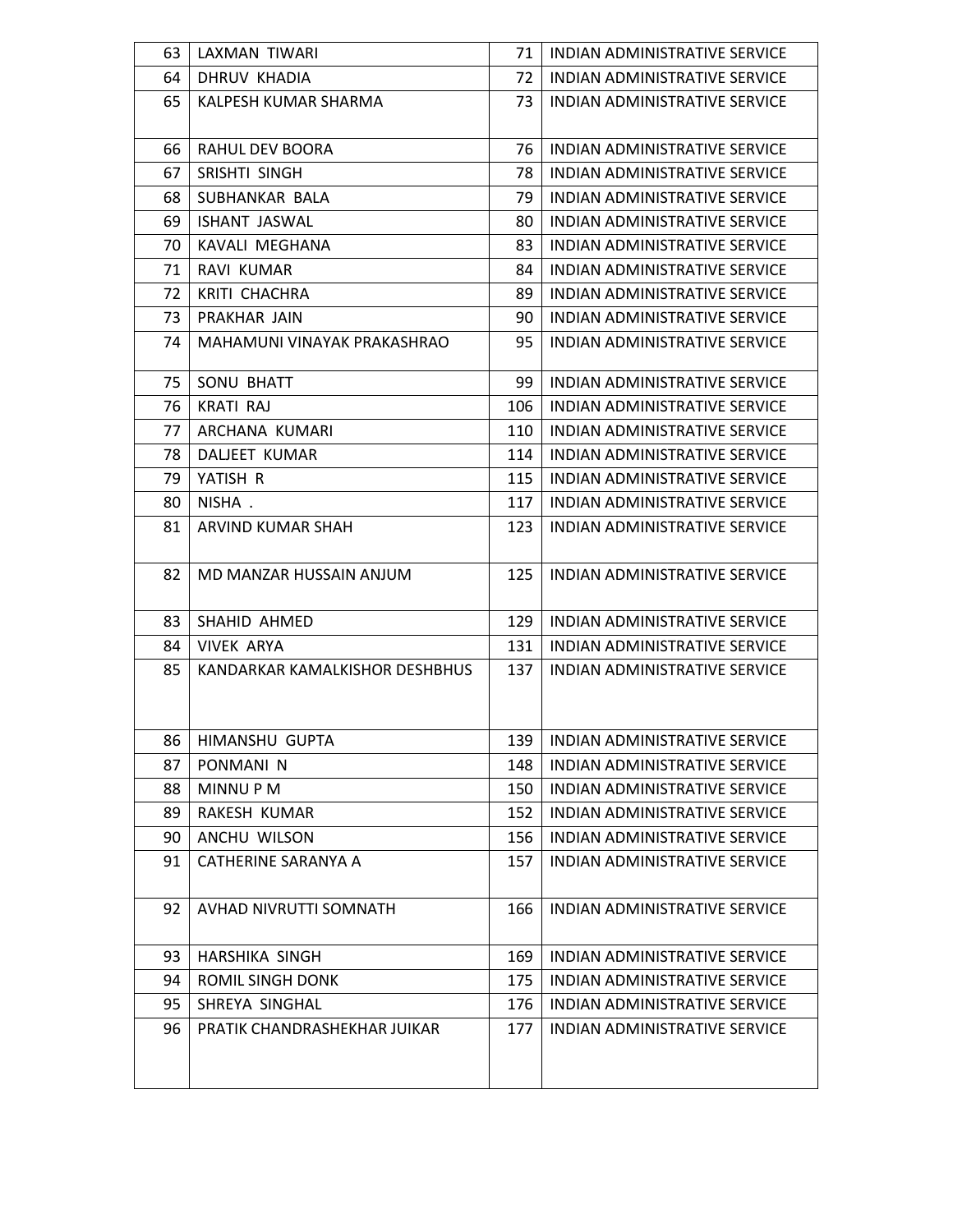| 97  | <b>WAIKHOM NYDIA DEVI</b>    | 180 | INDIAN ADMINISTRATIVE SERVICE        |
|-----|------------------------------|-----|--------------------------------------|
| 98  | PRIYANGA R A                 | 181 | INDIAN ADMINISTRATIVE SERVICE        |
| 99  | SALUNKHE GAURAV RAVINDRA     | 182 | INDIAN ADMINISTRATIVE SERVICE        |
| 100 | KUNAL YADAV                  | 185 | INDIAN ADMINISTRATIVE SERVICE        |
| 101 | NISHA.                       | 187 | INDIAN ADMINISTRATIVE SERVICE        |
| 102 | ASHISH GANGWAR               | 188 | INDIAN ADMINISTRATIVE SERVICE        |
| 103 | RINA PRADHAN                 | 194 | INDIAN ADMINISTRATIVE SERVICE        |
| 104 | MOHAMMAD AAQUIB              | 203 | INDIAN ADMINISTRATIVE SERVICE        |
| 105 | <b>GOBBILLA VIDYADHARI</b>   | 211 | INDIAN ADMINISTRATIVE SERVICE        |
| 106 | SOMA SEKHAR APPARAO KOTARU   | 219 | <b>INDIAN ADMINISTRATIVE SERVICE</b> |
| 107 | SHIV NARAYAN SHARMA          | 220 | INDIAN ADMINISTRATIVE SERVICE        |
| 108 | SANCHIT GANGWAR              | 222 | <b>INDIAN ADMINISTRATIVE SERVICE</b> |
| 109 | ASHUTOSH SHRIVASTAVA         | 223 | INDIAN ADMINISTRATIVE SERVICE        |
| 110 | <b>SUMIT KUMAR SINGH</b>     | 229 | INDIAN ADMINISTRATIVE SERVICE        |
| 111 | PRATHAMESH ARVIND RAJESHIRKE | 236 | INDIAN ADMINISTRATIVE SERVICE        |
| 112 | SHUBHAM MAURYA               | 241 | <b>INDIAN ADMINISTRATIVE SERVICE</b> |
| 113 | SUNIL.                       | 246 | <b>INDIAN ADMINISTRATIVE SERVICE</b> |
| 114 | <b>SURYA PRATAP SINGH</b>    | 258 | <b>INDIAN ADMINISTRATIVE SERVICE</b> |
| 115 | RINKU.                       | 259 | INDIAN ADMINISTRATIVE SERVICE        |
| 116 | SANKET BALWANT WAGHE         | 266 | INDIAN ADMINISTRATIVE SERVICE        |
| 117 | NITISH RAJORA                | 268 | INDIAN ADMINISTRATIVE SERVICE        |
| 118 | <b>MD HARIS SUMAIR</b>       | 270 | INDIAN ADMINISTRATIVE SERVICE        |
| 119 | PRIYA YADAV                  | 276 | INDIAN ADMINISTRATIVE SERVICE        |
| 120 | ARPIT JAIN                   | 279 | INDIAN ADMINISTRATIVE SERVICE        |
| 121 | <b>VIJAY WARDHAN</b>         | 288 | INDIAN ADMINISTRATIVE SERVICE        |
| 122 | ABHILASHA KOUR               | 292 | INDIAN ADMINISTRATIVE SERVICE        |
| 123 | RUPINDER KAUR                | 314 | INDIAN ADMINISTRATIVE SERVICE        |
| 124 | SARA ASHRAF                  | 316 | INDIAN ADMINISTRATIVE SERVICE        |
| 125 | P GOUTHAMI                   | 317 | INDIAN ADMINISTRATIVE SERVICE        |
| 126 | AKASH CHOUDHARY              | 322 | INDIAN ADMINISTRATIVE SERVICE        |
| 127 | HIMANI MEENA                 | 323 | INDIAN ADMINISTRATIVE SERVICE        |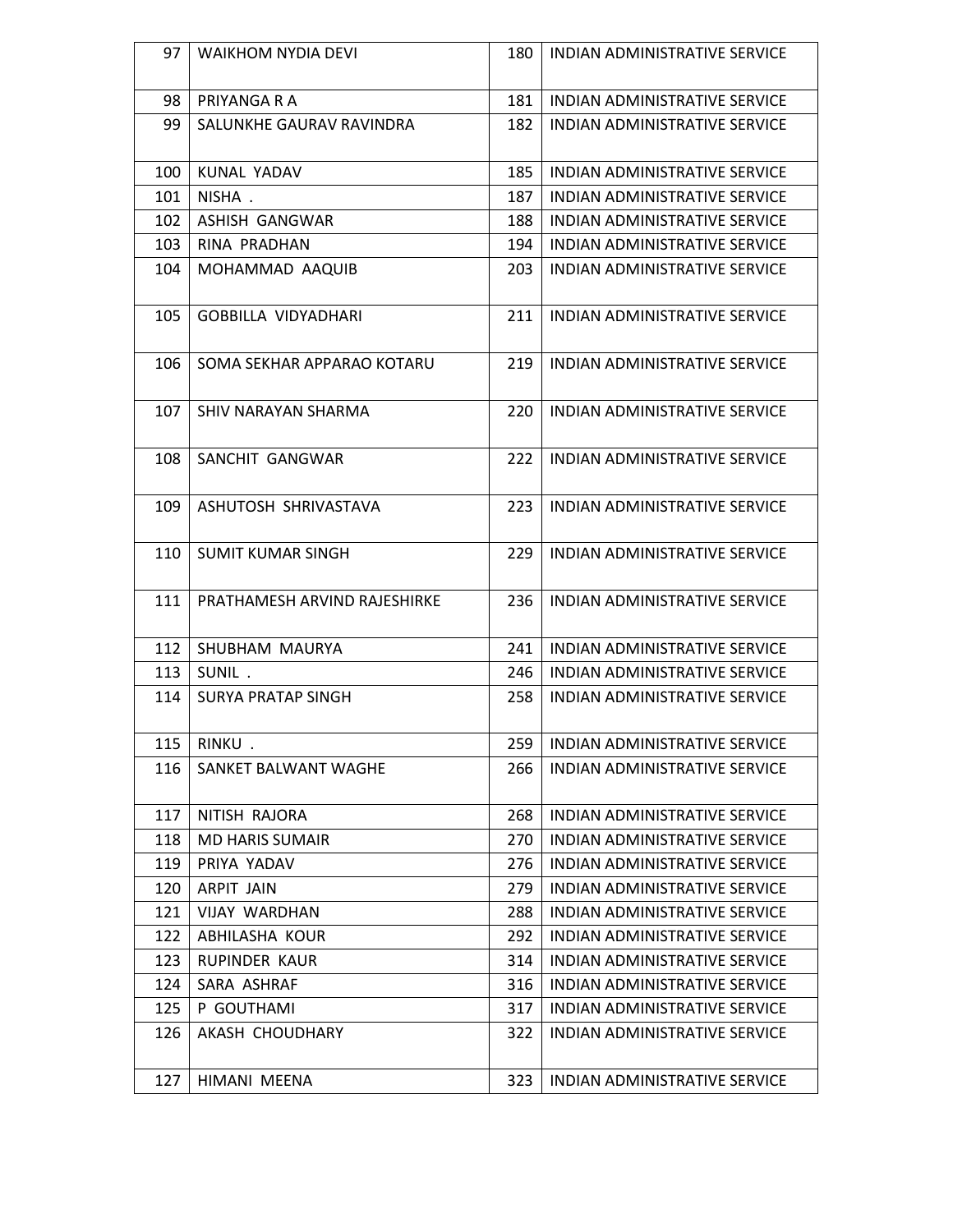| 128 | PATIL ANAND ASHOK              | 325  | INDIAN ADMINISTRATIVE SERVICE        |
|-----|--------------------------------|------|--------------------------------------|
|     |                                |      |                                      |
| 129 | NETRA METI                     | 326  | INDIAN ADMINISTRATIVE SERVICE        |
| 130 | <b>ABHISHEK SAINI</b>          | 327  | INDIAN ADMINISTRATIVE SERVICE        |
| 131 | KIRANDEEP KAUR SAHOTA          | 331  | INDIAN ADMINISTRATIVE SERVICE        |
| 132 | SHRIKANT YASHVANT VISPUTE      | 335  | <b>INDIAN ADMINISTRATIVE SERVICE</b> |
| 133 | <b>SUMIT KUMAR PANDEY</b>      | 337  | <b>INDIAN ADMINISTRATIVE SERVICE</b> |
| 134 | OM PRAKASH GUPTA               | 339  | <b>INDIAN ADMINISTRATIVE SERVICE</b> |
| 135 | PALLAVI VERMA                  | 340  | INDIAN ADMINISTRATIVE SERVICE        |
| 136 | PRADEEP K                      | 343  | INDIAN ADMINISTRATIVE SERVICE        |
| 137 | SAURABH YADAV                  | 346  | INDIAN ADMINISTRATIVE SERVICE        |
| 138 | ANAMIKA.                       | 348  | INDIAN ADMINISTRATIVE SERVICE        |
| 139 | <b>SUHAS LAXMAN GADE</b>       | 349. | INDIAN ADMINISTRATIVE SERVICE        |
| 140 | SAMEER KISHAN                  | 350  | INDIAN ADMINISTRATIVE SERVICE        |
| 141 | MISAL SAGAR BHARAT             | 352  | INDIAN ADMINISTRATIVE SERVICE        |
| 142 | MEGHA JAIN                     | 354  | INDIAN ADMINISTRATIVE SERVICE        |
| 143 | <b>GOKUL S</b>                 | 357  | INDIAN ADMINISTRATIVE SERVICE        |
| 144 | NARENDRA KUMAR                 | 369  | INDIAN ADMINISTRATIVE SERVICE        |
| 145 | HIMANSHU NIGAM                 | 370  | INDIAN ADMINISTRATIVE SERVICE        |
| 146 | PARMAR PINKESHKUMAR LALITKUMAR | 380  | INDIAN ADMINISTRATIVE SERVICE        |
| 147 | LENIN VATSAL TOPPO             | 381  | INDIAN ADMINISTRATIVE SERVICE        |
| 148 | <b>GIRDHARI LAL MEENA</b>      | 387  | INDIAN ADMINISTRATIVE SERVICE        |
| 149 | ADITYA CHANDRABHAN JIWANE      | 399  | INDIAN ADMINISTRATIVE SERVICE        |
| 150 | <b>BHARAT SINGH</b>            | 405  | INDIAN ADMINISTRATIVE SERVICE        |
| 151 | SHIVAM PRAJAPATI               | 407  | <b>INDIAN ADMINISTRATIVE SERVICE</b> |
| 152 | SHIVENDRA PRATAP               | 433  | <b>INDIAN ADMINISTRATIVE SERVICE</b> |
| 153 | RAHUL KUMAR MEENA              | 434  | INDIAN ADMINISTRATIVE SERVICE        |
| 154 | RAVI KUMAR MEENA               | 438  | INDIAN ADMINISTRATIVE SERVICE        |
| 155 | JAYAKRISHNAN V M               | 444  | INDIAN ADMINISTRATIVE SERVICE        |
| 156 | RASHMI RANI                    | 457  | INDIAN ADMINISTRATIVE SERVICE        |